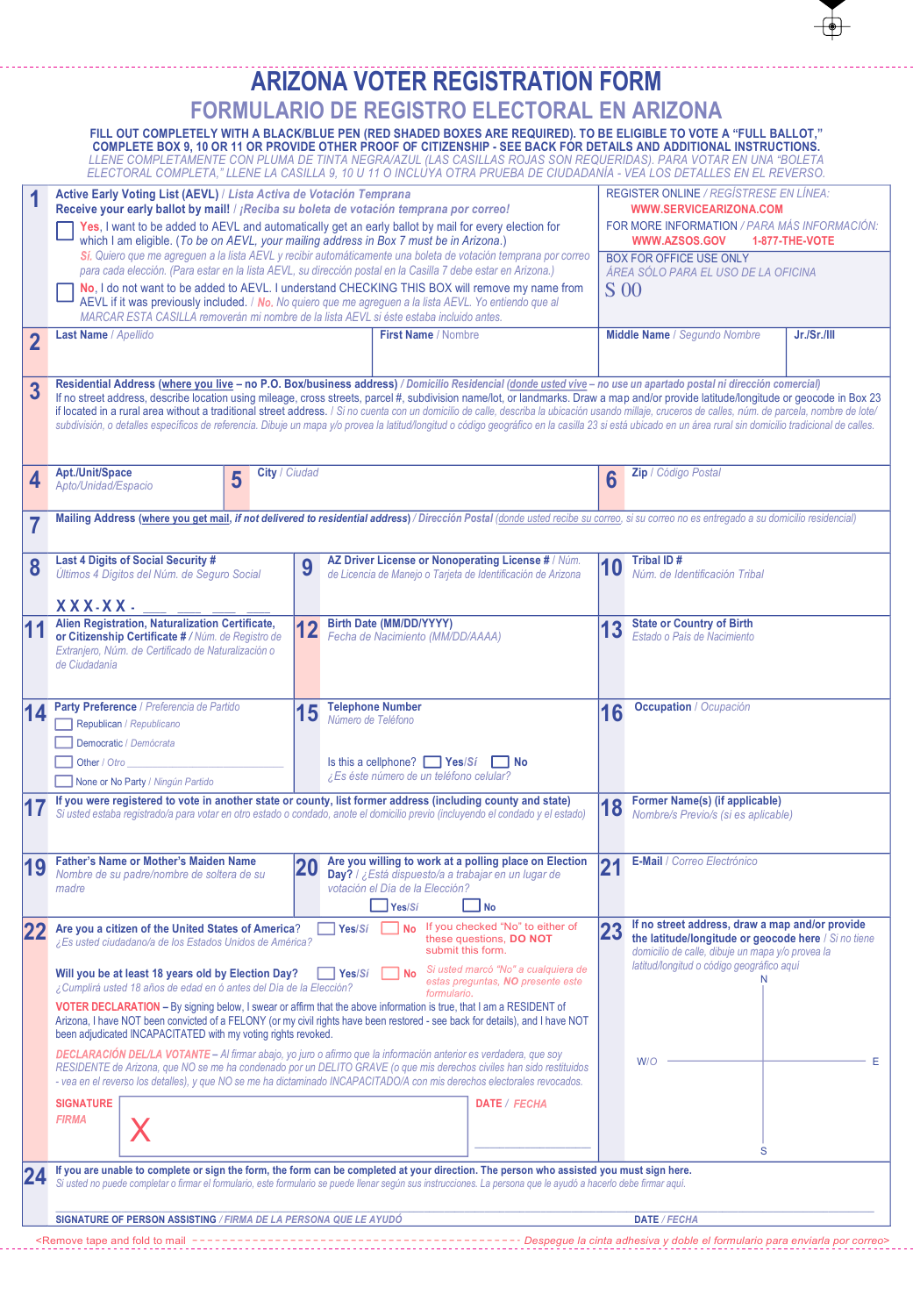# **ADDITIONAL INFORMATION**

- Don't forget to sign and date your voter registration form.
- If you are mailing your completed and signed registration form, write your County Recorder's mailing address (listed at the bottom of the Voter Registration Information page) on the "To" lines below.
- The location where you submit your registration form or, if you decide not to register to vote, your decision not to register will be kept confidential.
- Citizens with disabilities may contact their County Recorder or Elections Department about early or accessible voting, and other accommodations.
- WARNING: Executing a false registration is a class 6 felony.

# **INFORMACIÓN ADICIONAL**

- No olvide firmar y fechar su formulario de registro electoral.
- Si usted va a enviar por correo postal su formulario de registro llenada y firmada, escriba la dirección postal de su Registrador del Condado (indicada en la parte inferior de la página de Información de Registro Electoral) en las líneas "To" abajo.
- El lugar donde sometió su formulario de registro o, si usted decide no registrarse para votar, su decisión de no registrarse, se mantendrán en confidencia.
- Ciudadanos con discapacidades pueden contactar al Registrador del Condado o Depto. de Elecciones sobre la votación temprana o accesible, y otras modificaciones.
- AVISO: La ejecución de un registro electoral falso es un delito grave de la clase 6.

<Fold Line Línea de Plegado>

 $\overline{1}$ 





**FROM:**